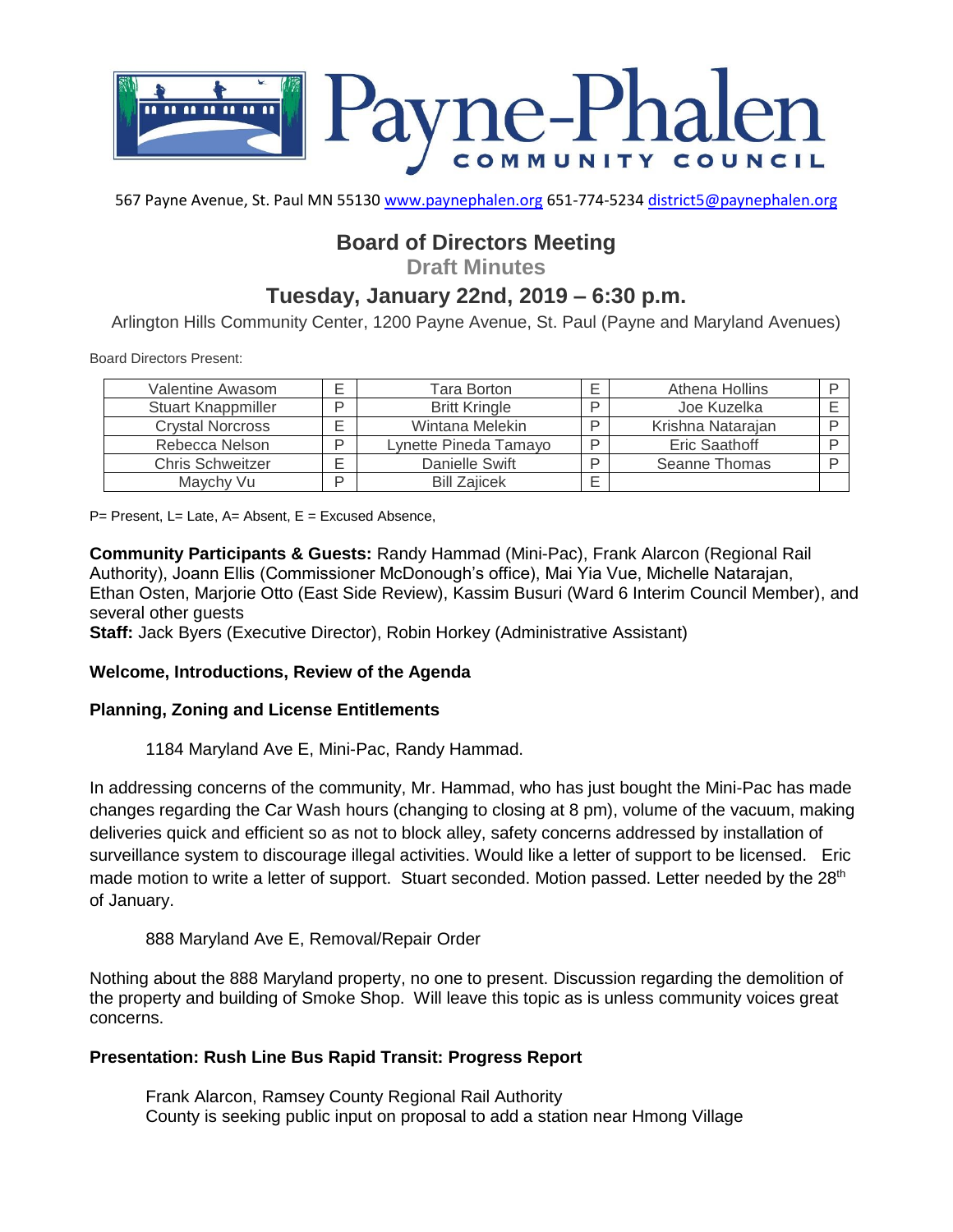Heather McDougal, presenting update on this project. Currently in the Environmental Analysis phase, producing the document that shows the environmental impact of the stations on both the human and natural environment. Engineering and public engagement are both used to help determine this. Construction is set to begin in 2024 and Opening in 2026. The route is a dedicated guideway BRT (Bus Rapid Transit) which is a dedicated lane (has its own lane). Community request to look into pedestrian bridge over Phalen Blvd, connecting Railroad Island and Cayuga. The project office decided that this was not feasible as Route 64 is a good connection already for Railroad Island residents along with Rush Line connection at Payne. Input regarding Arcade St. Station: original station was located down on same level as Payne Station and now will go up Neid St. to Seeger Square (to bring commercial development hopefully) and then back down ramp. This is where Bruce Vento Trail and Rush Line begin running next to each other. Cook Ave Station has been added to fill a long gap between Arcade Station and Maryland Station; this will provide better access to Hmong Village.

They have been to over 100 events to promote, gather community input and use that input for a better route.

Eric is on the Community Advisory committee for this so he can answer questions also.

### **Presentation: Maryland Ave Reconstruction (Edgerton to Clark) Progress Report**

Jenna Fabish, Ramsey County Public Works Department County is seeking public input on intended redesign to address vehicular traffic and pedestrian safety.

Part of improving traffic, crash rate data from 2011 to 2013 was reviewed in 2014 and the Maryland/Edgerton intersection was third in volume of car crashes. Options to improve the intersection includes adding left turn lanes on Maryland turning onto Edgerton.

Federal funding was applied for by the County and awarded in 2015 to begin adding turn lanes when a pedestrian fatality occurred at Greenbriar and Maryland. Based on City and County review and Community input the County implemented a 4 to 3 lane trial project which has now become permanent east of Payne Ave.

Project community input at Open House Dec 4<sup>th</sup> and outcomes (4-3 lane trial): It was found that pedestrian safety was a concern as there is no safe place to cross, anticipating a 4-3 trial from Arkwright to Payne along with pedestrian crossings somewhere along the corridor. Approx. \$1 million in federal funds has been set aside, the rest is County and City funds.

Trial as a 3-lane will be set up for Spring-Summer of 2019. Construction expected late Spring thru Fall 2020.

### **Public Comment/Input/Announcements**

Kassim Busuri Interim City Council Member for Ward 6 introduced himself.

#### **Items for Board Discussion**

Sustainable To-Go Container Resolution to be voted on by the City Council on February 20.

Stuart presented resolution to support this. Wintana brought up the fact of cost of these recyclable containers and suggested that maybe the City could find a way to help with that transition cost or some other type of solution. Britt made motion to support the resolution with some recommendation